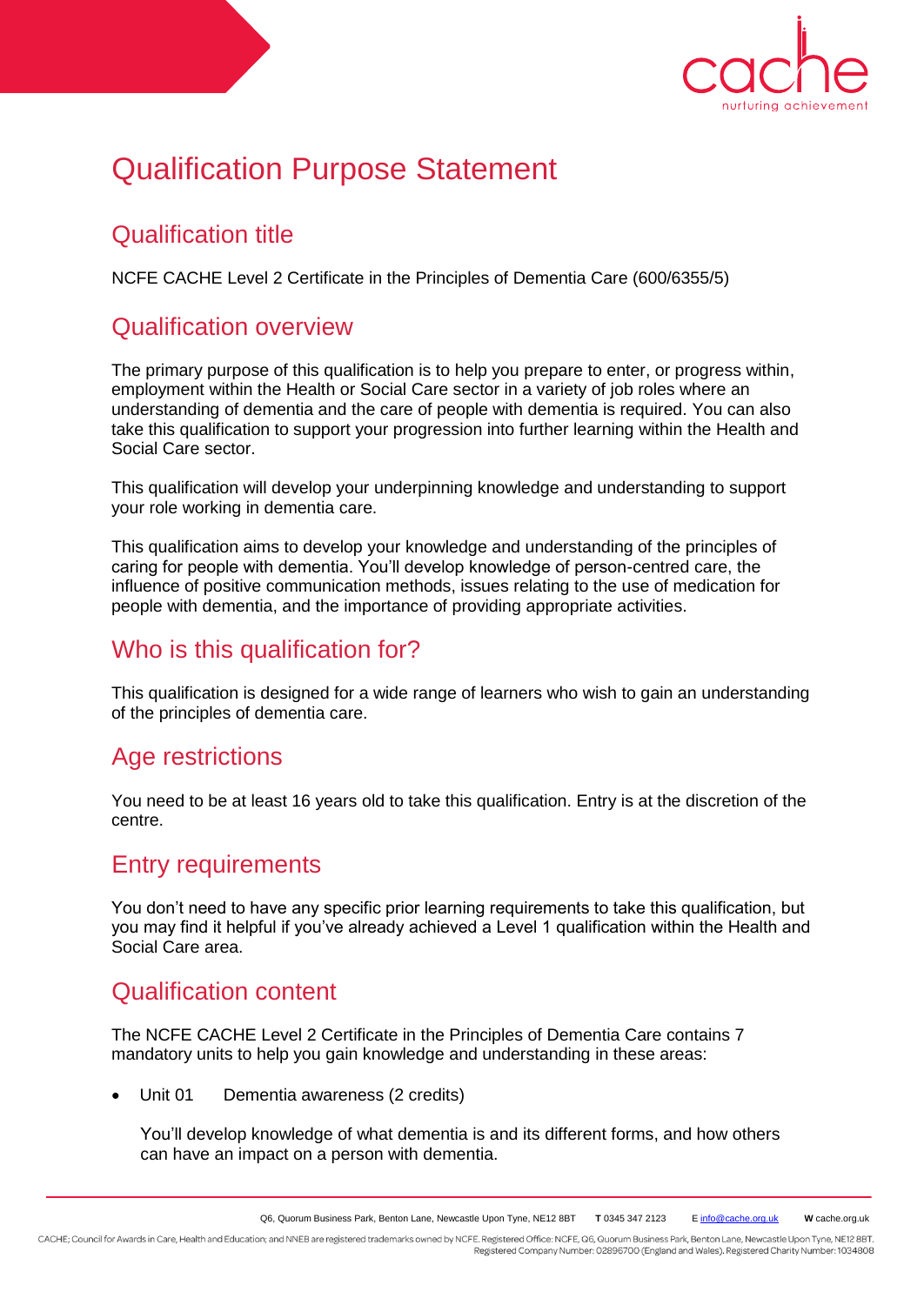

 Unit 02 The person-centred approach to the care and support of individuals with dementia (2 credits)

You'll develop the knowledge and understanding required to enable the person with dementia to experience well-being.

You'll develop your knowledge of the person-centred approach to dementia care and support.

 Unit 03 Understand the factors that can influence communication and interaction with individuals who have dementia (2 credits)

You'll gain the underpinning knowledge required to develop your awareness of the differing communication needs and abilities of people with dementia to enhance positive interactions.

Unit 04 Understand equality, diversity and inclusion in dementia care (2 credits)

You'll understand the concepts of equality, diversity and inclusion that are fundamental to person-centred care practice.

 Unit 05 Understand the administration of medication to individuals with dementia using a person-centred approach (2 credits)

You'll develop your knowledge and understanding of people who may have specific needs for receiving medication because of their experience of dementia. You'll develop knowledge of these medication requirements.

 Unit 06 Understand behaviour in the context of dementia (3 credits)

You'll explore different forms of behaviour and the factors that can affect behaviour in a person with a dementia. You'll learn how to respond in an appropriate and supportive manner to behaviour that may be challenging.

Unit 07 Understand the benefits of engaging in activities in social care (2 credits)

You'll understand the benefits of engaging in activities to enhance physical, mental and social well-being in a diverse range of settings.

#### What type of qualification is this?

This is a vocationally related qualification with 123 guided learning hours. Within this time you can expect to be involved in formal learning activities which could include classes, tutorials or seminars. You're also expected to work independently, researching the subject and preparing for class-based activities.

100 per cent of this qualification focuses on developing your knowledge and understanding of the principles of dementia care.

This is a standalone qualification and is not part of an Apprenticeship framework.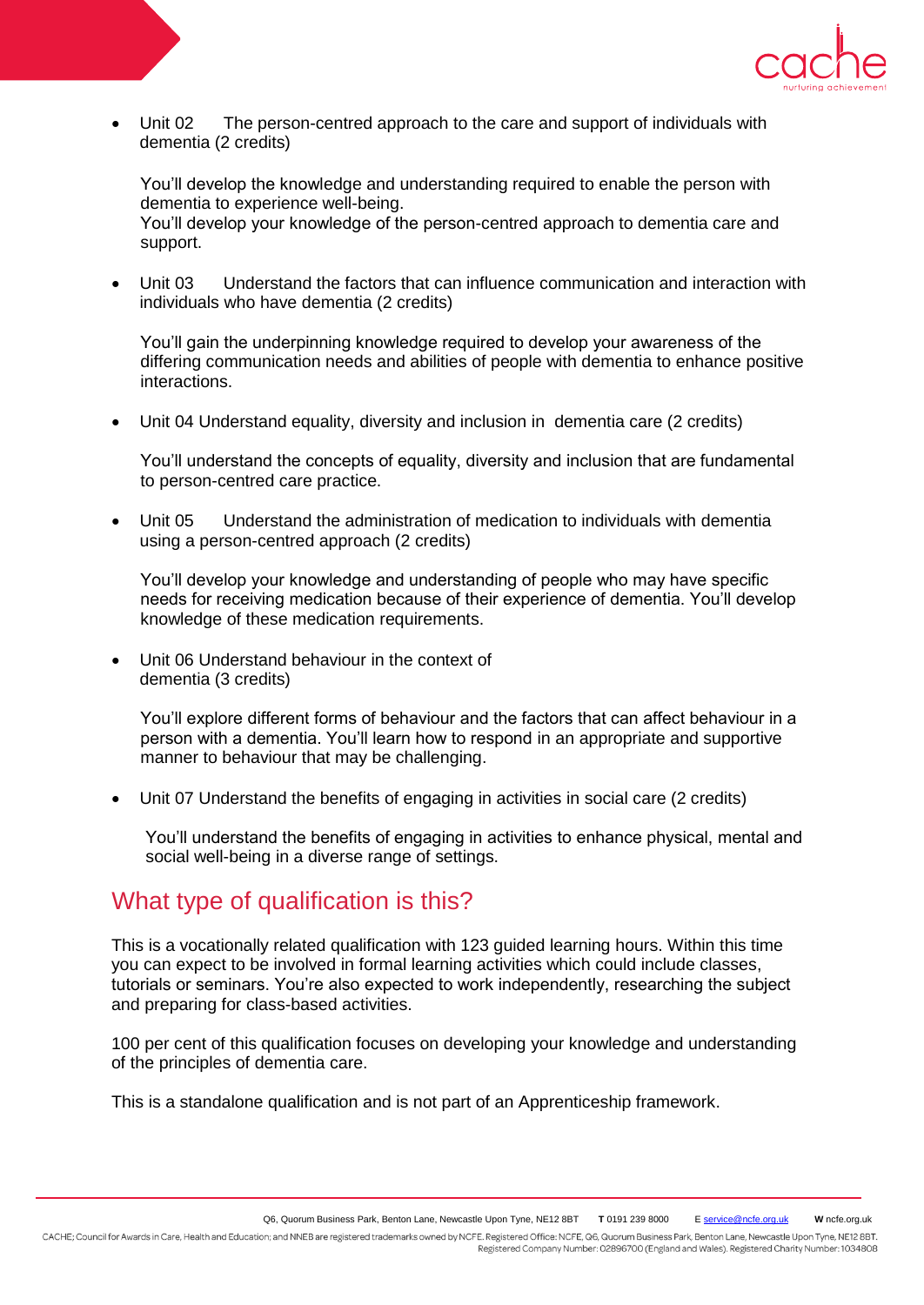

# Progression opportunities

Successful completion of this qualification will help support a number of job roles within the Health and Social Care sector as you may be working with people who have dementia, or are at risk of developing dementia in your day-to-day role. These job roles could include:

- healthcare support service worker
- clinical healthcare support worker
- healthcare assistant
- nursing assistant
- mental health support worker
- mental health outreach worker
- substance misuse worker
- health education/health promotion worker
- care assistants/support workers/key workers in residential settings
- healthcare assistants/support workers in community and primary care environments
- healthcare assistants/support workers in acute health environments
- care assistants/support workers/key workers in domiciliary services
- care assistants/support workers/key workers in day services
- personal assistants employed directly by the individual they support or their families.

Completion of this qualification may enable you to progress into the above job roles within the Health and Social Care sector as a new entrant or as part of your ongoing career development.

If you're interested in progressing to further study at the next level of vocational learning, the following qualifications are also available:

- Level 3 Certificate in Preparing to Work in Adult Social Care
- Level 3 Diploma in Health and Social Care (Adults) for England
- Level 3 Certificate for Working in the Health Sector
- Level 3 Certificate in Dementia Care

You could also progress to the following Apprenticeships:

- Advanced Level Apprenticeship in Health and Social Care
- Advanced Level Apprenticeship in Health (Clinical Healthcare Support)
- Advanced Level Apprenticeship I Health (Healthcare Support Services)

#### Similar qualifications

In addition to this qualification we also offers the Level 2 Award in Awareness of Dementia which is a shorter 8 credit qualification.

The Award version covers the first 4 units of this qualification.

This qualification however, will give you a broader knowledge and understanding of dementia that will support you in your role.

You'll find this qualification particularly useful if you need to know about administering medication to people with dementia, the benefits of engaging in activities in social care, and behaviour within the context of the condition.